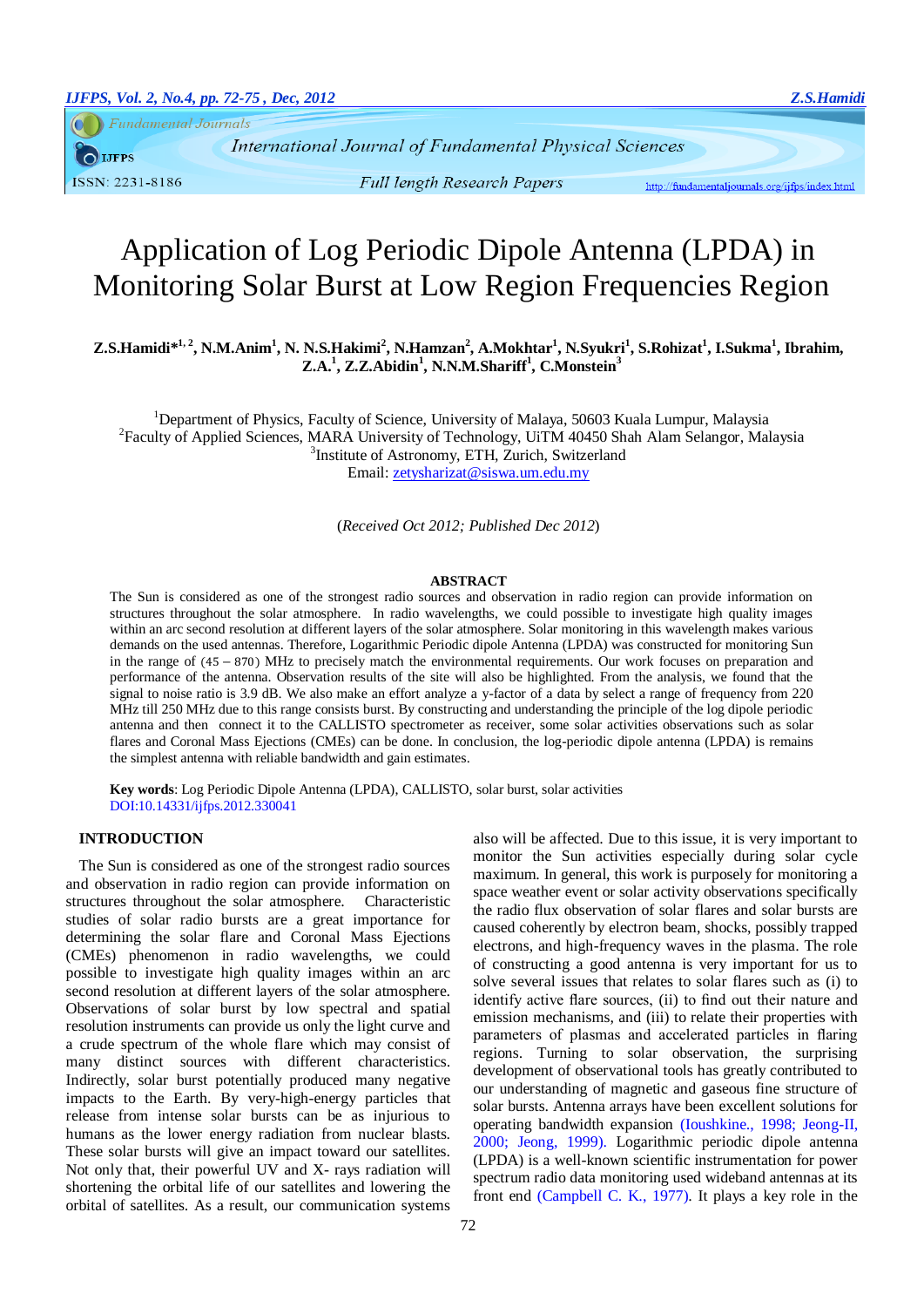## *IJFPS, Vol. 2, No.2, pp. 72-75 , Dec, 2012 Z.S.Hamidi*

successful detection of solar radiation as they provide the sensitive component of the radio detector [\(Carrel, 1961\)](#page-3-4). Without a doubt, the dimension of log-periodic antenna vary with frequency is well known as best type for this purpose because it's normally exhibit different radiation properties at different frequency and can be designed for any band, from HF till UHF. This type of antenna is considered as basic receiving element used in the present system which has an almost continuous coverage of a wide range of frequencies and one of the broadband antennas that suitable for many applications [\(Butson, 1976\)](#page-3-5).

It is well known that LPDA arrays have been excellent solutions for operating bandwidth expansion (Jeong-II, [2000\)](#page-3-1). It's also possible to design in order to obtain a gain much better (5-10 dB) and it is sensitive to a radio signal of the Sun [\(Jaleel, 2008\)](#page-3-6). Here, we focus on setup and preparation of performance of the antenna and observable results of the site. Objectively we plan to construct log periodic antenna by using standard design for monitoring solar in the range of 45MHz-870 MHz. Mathematically, it is a ratio of the radiation intensity in a given direction of the average radiation intensity overall direction [\(Rippin, 1963\)](#page-3-7). In order to understand the principle of log periodic antenna and test performance of log periodic dipole antenna by evaluating signal to noise ratio (SNR) of this antenna. We then assemble the antenna by using standard design for monitoring solar in the range of 45MHz-870 MHz for solar monitoring at low frequency region.

## **METHODOLOGY**

We strongly believed that it is important to have a proper method in order to have a standard and accuracy measurement of analysis the solar data sets and make comparative studies at different sites. Therefore, in order to design antenna that can monitor the Sun which need to cover from HF to UHF band, Yagi antenna is not suitable.

| No of    |       |           | R(m)  | D(m)  |
|----------|-------|-----------|-------|-------|
| elements | L(m)  | $L/2$ (m) |       |       |
| 1        | 3.965 | 1.982     | 3.172 | 0.634 |
| 2        | 3.172 | 1.586     | 2.537 | 0.507 |
| 3        | 2.537 | 1.268     | 2.030 | 0.406 |
| 4        | 2.030 | 1.015     | 1.624 | 0.324 |
| 5        | 1.624 | 0.812     | 1.299 | 0.259 |
| 6        | 1.299 | 0.649     | 1.039 | 0.207 |
| 7        | 1.039 | 0.519     | 0.831 | 0.166 |
| 8        | 0.831 | 0.415     | 0.665 | 0.133 |
| 9        | 0.665 | 0.332     | 0.532 | 0.106 |
| 10       | 0.532 | 0.266     | 0.425 | 0.085 |
| 11       | 0.425 | 0.212     | 0.340 | 0.068 |
| 12       | 0.340 | 0.170     | 0.272 | 0.054 |
| 13       | 0.272 | 0.136     | 0.217 | 0.043 |
| 14       | 0.217 | 0.108     | 0.174 | 0.034 |
| 15       | 0.174 | 0.087     | 0.139 | 0.027 |
| 16       | 0.139 | 0.069     | 0.111 | 0.022 |
| 17       | 0.111 | 0.055     | 0.089 | 0.017 |
| 18       | 0.089 | 0.044     | 0.071 | 0.014 |
| 19       | 0.071 | 0.035     | 0.057 | 0.011 |

As noted above, the antenna elements are based on the size of the waves they're designed to receive, and the lower the

frequency, the waves are long, requiring a larger antenna surface to receive them. Here, we are constructing the log periodic antenna that covers the broadband range  $(45 - 870)$ MHz. By doing this and understanding the principle of log periodic antenna and then connect it to spectrometer, some solar activity observation can be done for application purposed of log periodic antenna. As indicated in Table 1, we construct a 3.1 meter boom that possible to obtain 10 dB gains. We have selected a linear polarization because the antenna radiates the electric field of the emitted radio wave to a particular orientation.

## **RESULTS AND ANALYSIS**

The measurements were performed using broadband Log-Periodic Dipole Antenna connected to the receiver, (Compact Astronomical Low-cost Low-frequency Instrument for Spectroscopy in Transportable Observatories) CALLISTO spectrometer to study the magnetic activity of a wide range ( from 45 MHz to 870 MHz) of the Sun [\(Arnold O. Benz,](#page-3-8)  [2004\)](#page-3-8). E-Callisto research collaboration is one of as a follow up to the International Heliophysical Year of 2007 and successful program of under ISWI (International Space Weather Initiative). It is planned to carry out co-ordinated radio spectral observations of the solar corona from various locations around the world [\(C. Monstein, 2007\)](#page-3-9). A part of measurement, we test the LPDA by initiate some observations from 7.30 am till 17.30 pm.

We need to consider the radiation pattern of an antenna which indicates the power or field strength radiated in any direction relative to that in the direction of maximum radiation. We then analyze a y-factor of a data by select a range of frequency from 228 MHz till 240 MHz. The reason we choose this range is because of the there is a burst detected within that frequency. We choose input impedance,  $R_0$  50 ohm for this LPDA antenna. We also select element factor  $(\tau)$  and spacing factor  $(\sigma)$  give in the subtended angle of 3.43 degrees. As a results bandwidth ratio ( $B = 870$  MHz /45MHz) of 19.33 gives a bandwidth as 2.14. Meanwhile, we also calculate the power flux density of the burst represent as  $1.85 \times 10^{-21}$  W/Hz. At the final stage, we gain the Y-factor will be calculated by selecting a certain frequency considering hot and cold section of the data.



**Fig.1** Distribution of digit hot (red) and digit cold (blue) from 228 MHz to 240 MHz

In order to calculate the signal to noise ratio (SNR), we need to calculate the effective area of the LPDA and power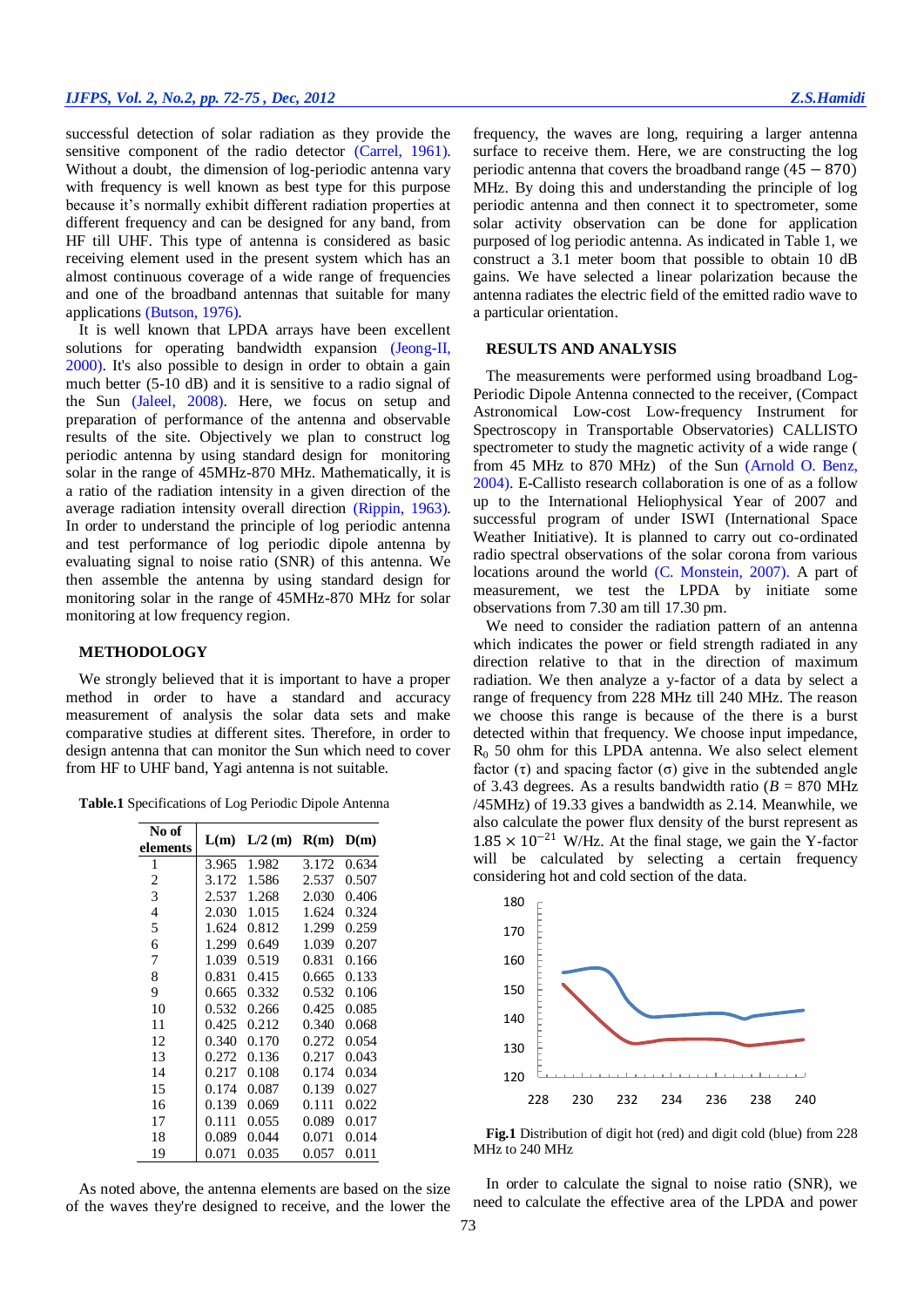# *IJFPS, Vol. 2, No.2, pp. 72-75 , Dec, 2012 Z.S.Hamidi*

flux density (PFD) of the burst and the system as mentioned earlier. Figure 1 plot the distribution of hot and cold section from the range of 228 MHz till 240 MHz.

From the analysis, we found that the signal to noise ratio (SNR) is 3.9 dB. This value is significant to monitor the solar activities by connecting preamplifier in front of the CALLISTO spectrometer. The antenna is mounted horizontally on a steerable azimuth/elevation tower. The LPDA is controlled by the computer to automatically point the sun during the daytime. The input impedance, R0 50 ohm is chosen for this LPD antenna. For an efficient transfer of energy, the impedance of the antenna and the impedance of the transmission cable connecting them must be the same and matched. The chosen tau and sigma give in the subtended angle of 3.43 degrees. As indicated in the figure, this LP antenna will have 19 elements.



**Fig.2** Logarithmic Periodic Dipole Antennas of e-CALLISTO

From the analysis, we found that the signal to noise ratio (SNR) is 3.9 dB. This value is significant to monitor the solar activities by connecting preamplifier in front of the CALLISTO spectrometer. The antenna is mounted horizontally on a steerable azimuth/elevation tower. The LPDA is controlled by the computer to automatically point the sun during the daytime. The input impedance, R0 50 ohm is chosen for this LPD antenna. For an efficient transfer of energy, the impedance of the antenna and the impedance of the transmission cable connecting them must be the same and matched. The chosen tau and sigma give in the subtended angle of 3.43 degrees.

As indicated in the figure, this LP antenna will have 19 elements. Coaxial cables are used to feeding the LP antenna from the longest element to the shortest one. It also connected to the radio frequency transformer or Baluns for impedance transformation between the antenna and the cable. Although there are still needs to be improved, this design of LPDA is

our best construction so far. However, we realize that we need to develop the designing especially on how to maximize the gain and cable connection. In order to improve the bandwidth of an antenna, we used thicker wire coaxial cable. This coax cables have a core conductor wire surrounded by a non-conductive material called dielectric, or simply insulation. The main observation system consists of a log periodic dipole antenna, CALLISTO spectrometer and computer connected to the internet as shown in Figure 3a. For standardized the time, GPS clock is used to control the sampling time of the spectrometer and a tracking controller control the antenna direction. Our routine observations will start from 7.00 am till 7.00 pm, 12 hours every day.



**Fig.3** : a) CALLISTO Configuration and b) FITS data files on 9th March 2012 from 04:16UT to 04:28UT

Observations of low frequency solar type III radio bursts associated with the ejection of plasma oscillations localized disturbance is due to excited in the plasma frequency incoherent radiations play a dominant role at the meter and decimetre wavelengths. These bursts are associated with solar flare type M6 solar flare which suddenly ejected in the active region AR 1429 starting at 03:32 UT and ending at 5:00 UT with the peak at 04:12 UT. From the observation, it showed an initial strong burst occurred due to strong signal at the beginning of the phase. We also found that both solar burst and flares are tend to be a numerous on the same days and probability of chance coincidence is high. It is clearly seen an impulsive lace burst were detected at 4.24 UT and it is more plausible that the energies are confined to the top of the loop when we compared with X-ray results.